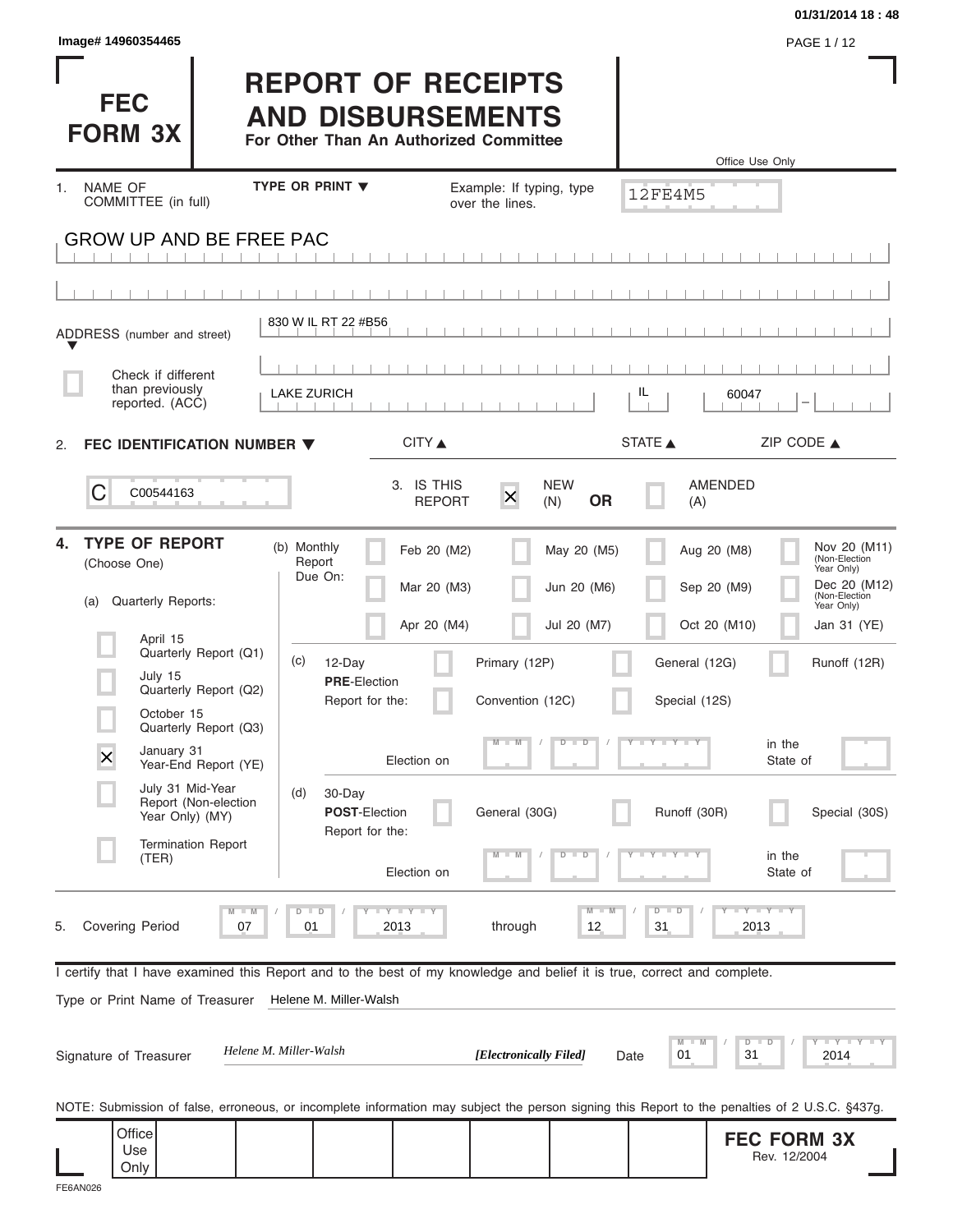### **SUMMARY PAGE OF RECEIPTS AND DISBURSEMENTS**

|    | Image# 14960354466                                                                                    |                                                      |                                                 |
|----|-------------------------------------------------------------------------------------------------------|------------------------------------------------------|-------------------------------------------------|
|    | FEC Form 3X (Rev. 02/2003)                                                                            | <b>SUMMARY PAGE</b><br>OF RECEIPTS AND DISBURSEMENTS | Page 2                                          |
|    | Write or Type Committee Name                                                                          |                                                      |                                                 |
|    | <b>GROW UP AND BE FREE PAC</b>                                                                        |                                                      |                                                 |
|    | Report Covering the Period:<br>From:                                                                  | $Y - Y - I$<br>D<br>D<br>07<br>01<br>2013<br>To:     | 12<br>31<br>2013                                |
|    |                                                                                                       | <b>COLUMN A</b><br><b>This Period</b>                | <b>COLUMN B</b><br><b>Calendar Year-to-Date</b> |
| 6. | Cash on Hand<br>(a)<br>$-1$ Y $-1$ Y<br>January 1,<br>2013                                            |                                                      | 0.00                                            |
|    | Cash on Hand at<br>(b)<br>Beginning of Reporting Period                                               | 4308.95                                              |                                                 |
|    | Total Receipts (from Line 19)<br>(c)                                                                  | 11600.00                                             | 29600.00                                        |
|    | Subtotal (add Lines 6(b) and<br>(d)<br>6(c) for Column A and Lines<br>$6(a)$ and $6(c)$ for Column B) | 15908.95                                             | 29600.00                                        |
| 7. | Total Disbursements (from Line 31)                                                                    | 15741.30                                             | 29432.35                                        |
| 8. | Cash on Hand at Close of<br><b>Reporting Period</b><br>(subtract Line $7$ from Line $6(d)$ )          | 167.65                                               | 167.65                                          |
| 9. | Debts and Obligations Owed TO<br>the Committee (Itemize all on<br>Schedule C and/or Schedule D)       | 0.00                                                 |                                                 |
|    | 10. Debts and Obligations Owed BY<br>the Committee (Itemize all on<br>Schedule C and/or Schedule D)   | 4858.09                                              |                                                 |

This committee has qualified as a multicandidate committee. (see FEC FORM 1M)

## **For further information contact:**

Federal Election Commission 999 E Street, NW Washington, DC 20463

Toll Free 800-424-9530 Local 202-694-1100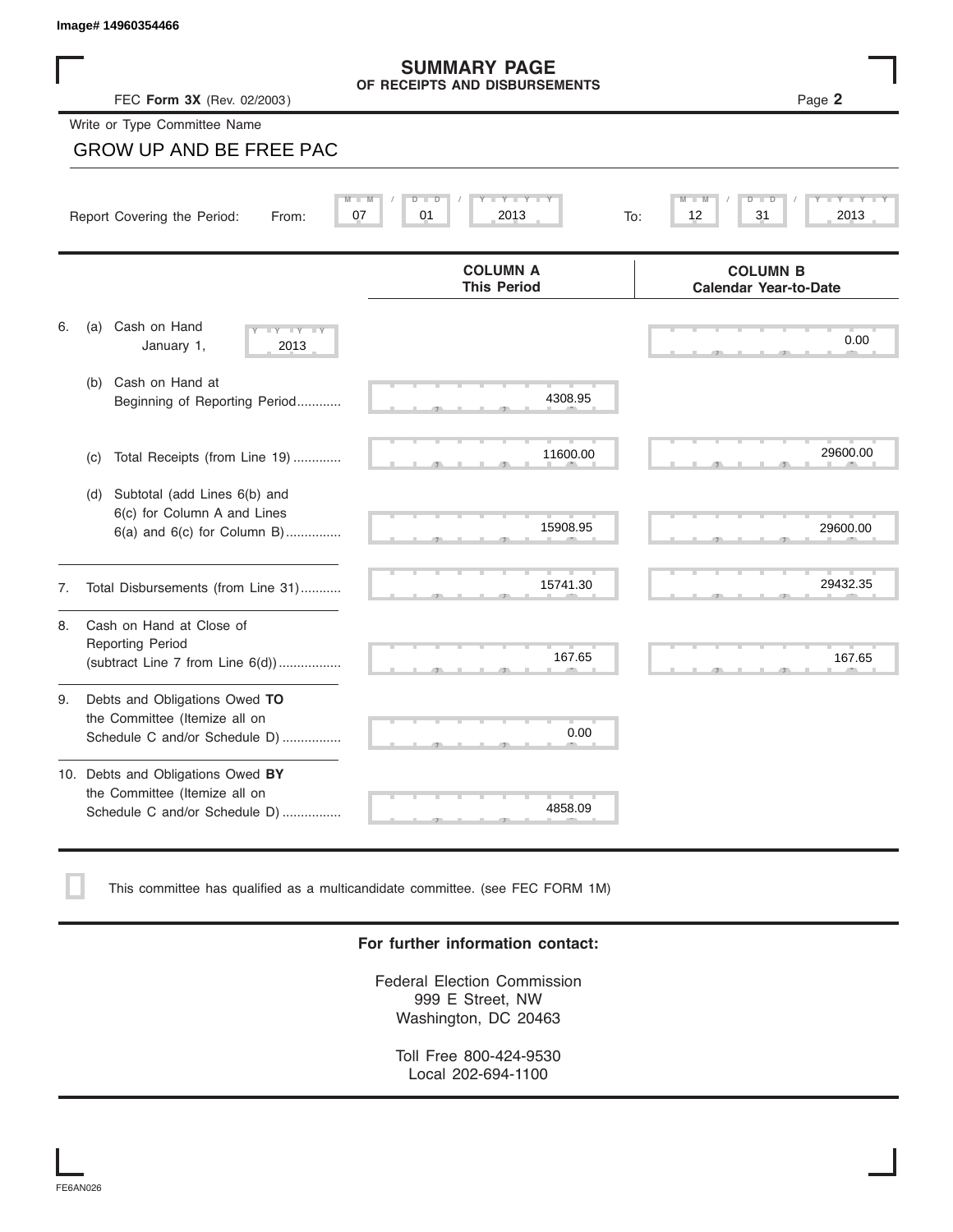| Image# 14960354467                                                        |                                                                                  |                                                                                                                                 |
|---------------------------------------------------------------------------|----------------------------------------------------------------------------------|---------------------------------------------------------------------------------------------------------------------------------|
|                                                                           | <b>DETAILED SUMMARY PAGE</b>                                                     |                                                                                                                                 |
| FEC Form 3X (Rev. 06/2004)                                                | of Receipts                                                                      | Page 3                                                                                                                          |
| Write or Type Committee Name                                              |                                                                                  |                                                                                                                                 |
| <b>GROW UP AND BE FREE PAC</b>                                            |                                                                                  |                                                                                                                                 |
| Report Covering the Period:<br>From:                                      | $I - Y - I - Y - I - Y$<br>$M - M$<br>$D$ $\Box$<br>т<br>07<br>01<br>2013<br>To: | $\mathbf{I} = \mathbf{Y} - \mathbf{I} - \mathbf{Y} - \mathbf{I}$<br>$M - M$<br>D<br>$\overline{\mathsf{D}}$<br>12<br>31<br>2013 |
| I. Receipts                                                               | <b>COLUMN A</b><br><b>Total This Period</b>                                      | <b>COLUMN B</b><br><b>Calendar Year-to-Date</b>                                                                                 |
| 11. Contributions (other than loans) From:                                |                                                                                  |                                                                                                                                 |
| Individuals/Persons Other<br>(a)                                          |                                                                                  |                                                                                                                                 |
| <b>Than Political Committees</b>                                          | 11500.00                                                                         | 29500.00                                                                                                                        |
| Itemized (use Schedule A)<br>(i)                                          |                                                                                  |                                                                                                                                 |
|                                                                           | 100.00                                                                           | 100.00                                                                                                                          |
| (iii) TOTAL (add                                                          |                                                                                  |                                                                                                                                 |
| Lines $11(a)(i)$ and $(ii)$                                               | 11600.00                                                                         | 29600.00                                                                                                                        |
|                                                                           |                                                                                  |                                                                                                                                 |
| Political Party Committees<br>(b)                                         | 0.00                                                                             | 0.00                                                                                                                            |
| <b>Other Political Committees</b><br>(c)                                  | 0.00                                                                             | 0.00                                                                                                                            |
| Total Contributions (add Lines<br>(d)                                     |                                                                                  |                                                                                                                                 |
| $11(a)(iii)$ , (b), and (c)) (Carry                                       |                                                                                  |                                                                                                                                 |
| Totals to Line 33, page 5) ▶                                              | 11600.00                                                                         | 29600.00                                                                                                                        |
| 12. Transfers From Affiliated/Other                                       |                                                                                  |                                                                                                                                 |
|                                                                           | 0.00                                                                             | 0.00                                                                                                                            |
|                                                                           | 0.00                                                                             | 0.00                                                                                                                            |
|                                                                           |                                                                                  |                                                                                                                                 |
|                                                                           | 0.00                                                                             |                                                                                                                                 |
| 14. Loan Repayments Received                                              |                                                                                  | 0.00                                                                                                                            |
| 15. Offsets To Operating Expenditures<br>(Refunds, Rebates, etc.)         |                                                                                  |                                                                                                                                 |
| (Carry Totals to Line 37, page 5)                                         | 0.00                                                                             | 0.00                                                                                                                            |
| 16. Refunds of Contributions Made                                         |                                                                                  |                                                                                                                                 |
| to Federal Candidates and Other                                           |                                                                                  |                                                                                                                                 |
| Political Committees                                                      | 0.00                                                                             | 0.00                                                                                                                            |
| 17. Other Federal Receipts                                                |                                                                                  |                                                                                                                                 |
| (Dividends, Interest, etc.)                                               | 0.00                                                                             | 0.00                                                                                                                            |
| 18. Transfers from Non-Federal and Levin Funds<br>(a) Non-Federal Account |                                                                                  |                                                                                                                                 |
|                                                                           | 0.00                                                                             | 0.00                                                                                                                            |
|                                                                           |                                                                                  |                                                                                                                                 |
| (b) Levin Funds (from Schedule H5)                                        | 0.00                                                                             | 0.00                                                                                                                            |
|                                                                           |                                                                                  |                                                                                                                                 |
| (c) Total Transfers (add $18(a)$ and $18(b)$ )                            | 0.00                                                                             | 0.00                                                                                                                            |
|                                                                           |                                                                                  |                                                                                                                                 |
| 19. Total Receipts (add Lines 11(d),                                      |                                                                                  |                                                                                                                                 |
| 12, 13, 14, 15, 16, 17, and 18(c)) ▶                                      | 11600.00                                                                         | 29600.00                                                                                                                        |
| 20. Total Federal Receipts                                                |                                                                                  |                                                                                                                                 |
| (subtract Line 18(c) from Line 19)  ▶                                     | 11600.00                                                                         | 29600.00                                                                                                                        |
|                                                                           |                                                                                  |                                                                                                                                 |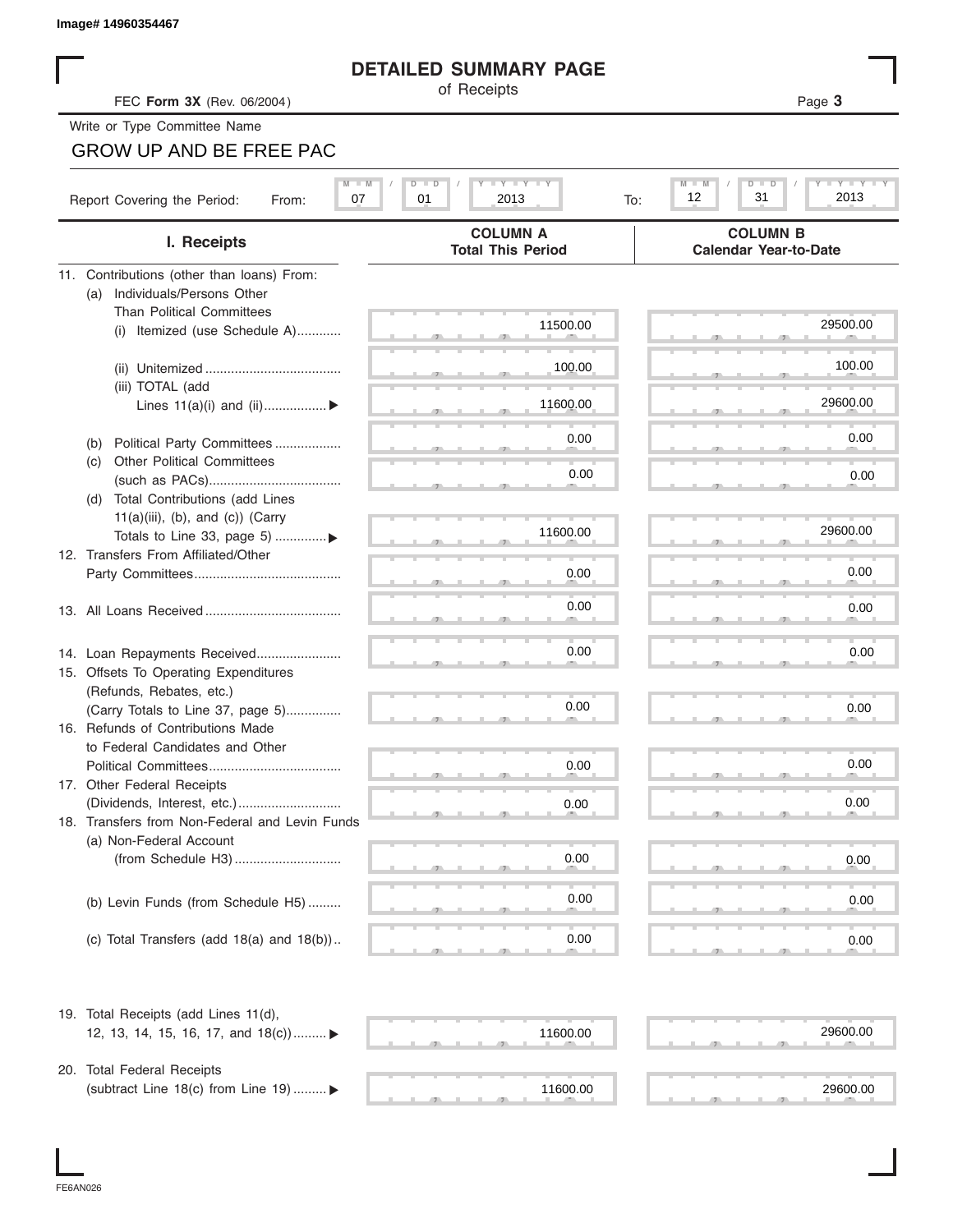# **DETAILED SUMMARY PAGE**

|     |                                                                  | of Disbursements         |                              |
|-----|------------------------------------------------------------------|--------------------------|------------------------------|
|     | FEC Form 3X (Rev. 02/2003)                                       | <b>COLUMN A</b>          | Page 4<br><b>COLUMN B</b>    |
|     | <b>II. Disbursements</b>                                         | <b>Total This Period</b> | <b>Calendar Year-to-Date</b> |
|     | 21. Operating Expenditures:<br>(a) Allocated Federal/Non-Federal |                          |                              |
|     | Activity (from Schedule H4)                                      | 0.00                     | 0.00                         |
|     | Federal Share<br>(i)                                             |                          |                              |
|     | Non-Federal Share<br>(ii)                                        | 0.00                     | 0.00                         |
|     | (b) Other Federal Operating                                      |                          |                              |
|     |                                                                  | 15741.30                 | 29432.35                     |
|     | (c) Total Operating Expenditures                                 |                          |                              |
|     | (add 21(a)(i), (a)(ii), and (b))                                 | 15741.30                 | 29432.35                     |
|     | 22. Transfers to Affiliated/Other Party                          | 0.00                     | 0.00                         |
|     | 23. Contributions to                                             |                          |                              |
|     | Federal Candidates/Committees<br>and Other Political Committees  | 0.00                     | 0.00                         |
|     | 24. Independent Expenditures                                     |                          |                              |
|     |                                                                  | 0.00                     | 0.00                         |
|     | 25. Coordinated Party Expenditures<br>$(2 \cup S.C. \S441a(d))$  |                          |                              |
|     |                                                                  | 0.00                     | 0.00                         |
|     |                                                                  | 0.00                     | 0.00                         |
|     |                                                                  |                          |                              |
|     |                                                                  | 0.00                     | 0.00                         |
| (a) | 28. Refunds of Contributions To:<br>Individuals/Persons Other    |                          |                              |
|     | Than Political Committees                                        | 0.00                     | 0.00                         |
|     |                                                                  |                          |                              |
| (b) | Political Party Committees                                       | 0.00                     | 0.00                         |
| (c) | <b>Other Political Committees</b>                                | 0.00                     | 0.00                         |
|     |                                                                  |                          |                              |
| (d) | <b>Total Contribution Refunds</b>                                |                          |                              |
|     | (add Lines 28(a), (b), and $(c)$ )                               | 0.00                     | 0.00                         |
|     |                                                                  |                          | 0.00                         |
|     |                                                                  | 0.00                     |                              |
|     | 30. Federal Election Activity (2 U.S.C. §431(20))                |                          |                              |
|     | (a) Allocated Federal Election Activity                          |                          |                              |
|     | (from Schedule H6)                                               | 0.00                     | 0.00                         |
|     | (i) Federal Share                                                |                          |                              |
|     |                                                                  | 0.00                     | 0.00                         |
| (b) | Federal Election Activity Paid Entirely                          |                          |                              |
|     | With Federal Funds                                               | 0.00                     | 0.00                         |
| (C) | Total Federal Election Activity (add                             |                          |                              |
|     | Lines $30(a)(i)$ , $30(a)(ii)$ and $30(b))$                      | 0.00                     | 0.00                         |
|     | 31. Total Disbursements (add Lines 21(c), 22,                    |                          |                              |
|     | 23, 24, 25, 26, 27, 28(d), 29 and 30(c))                         | 15741.30                 | 29432.35                     |
|     |                                                                  |                          |                              |
|     | 32. Total Federal Disbursements                                  |                          |                              |
|     | (subtract Line 21(a)(ii) and Line 30(a)(ii)                      |                          |                              |
|     |                                                                  | 15741.30                 | 29432.35                     |

FE6AN026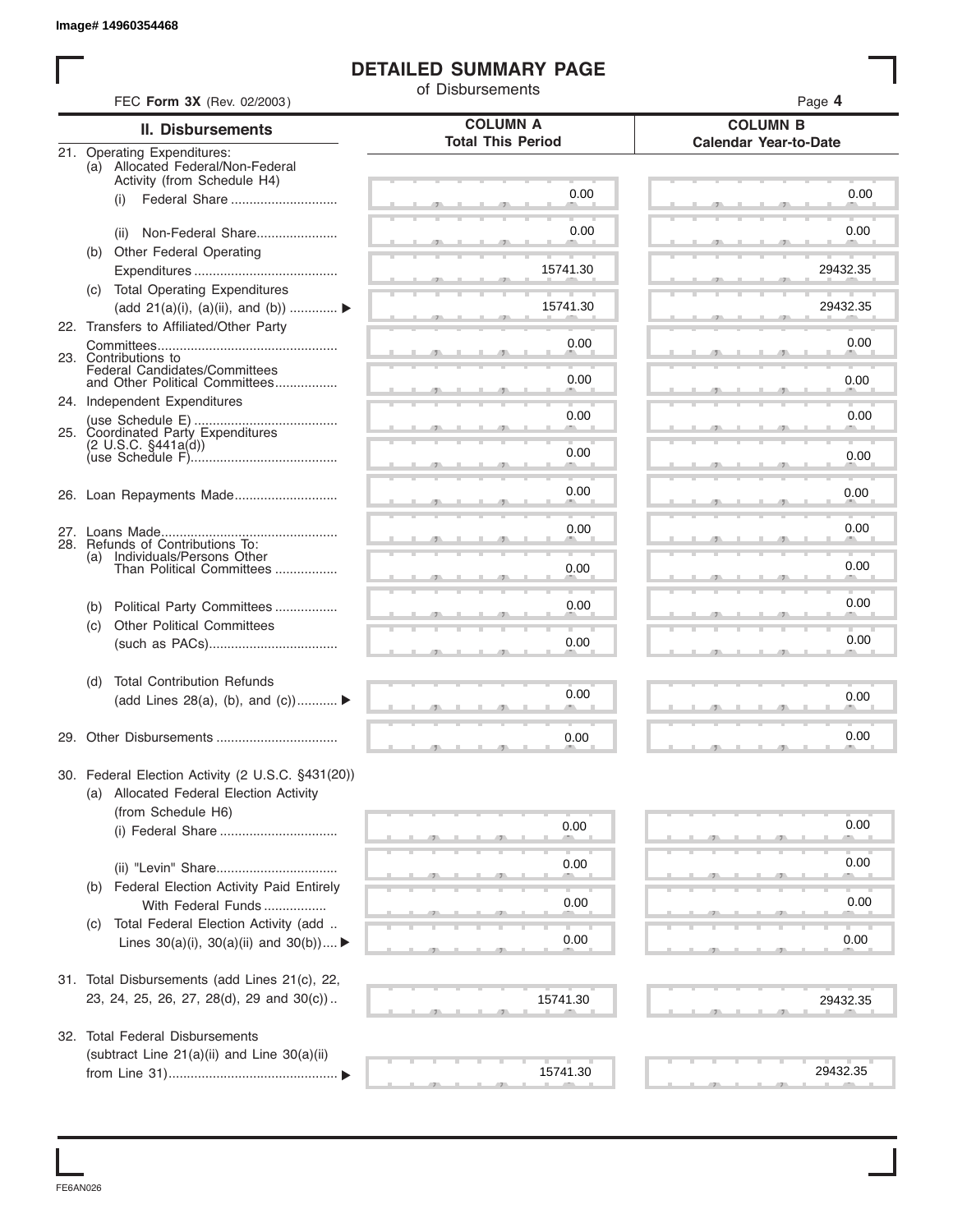## **DETAILED SUMMARY PAGE**

| FEC Form 3X (Rev. 02/2003)                                                               | <b>DETAILED SUMMARY PAGE</b><br>of Disbursements | Page 5                                          |
|------------------------------------------------------------------------------------------|--------------------------------------------------|-------------------------------------------------|
| III. Net Contributions/Operating Ex-<br>penditures                                       | <b>COLUMN A</b><br><b>Total This Period</b>      | <b>COLUMN B</b><br><b>Calendar Year-to-Date</b> |
| Total Contributions (other than loans)<br>33.                                            | 11600.00                                         | 29600.00                                        |
| 34. Total Contribution Refunds                                                           | 0.00<br>- 45                                     | 0.00                                            |
| 35. Net Contributions (other than loans)<br>(subtract Line 34 from Line 33)              | 11600.00                                         | 29600.00                                        |
| <b>Total Federal Operating Expenditures</b><br>36.<br>(add Line 21(a)(i) and Line 21(b)) | 15741.30                                         | 29432.35                                        |
| 37. Offsets to Operating Expenditures                                                    | 0.00                                             | 0.00                                            |
| 38. Net Operating Expenditures                                                           | 15741.30                                         | 29432.35                                        |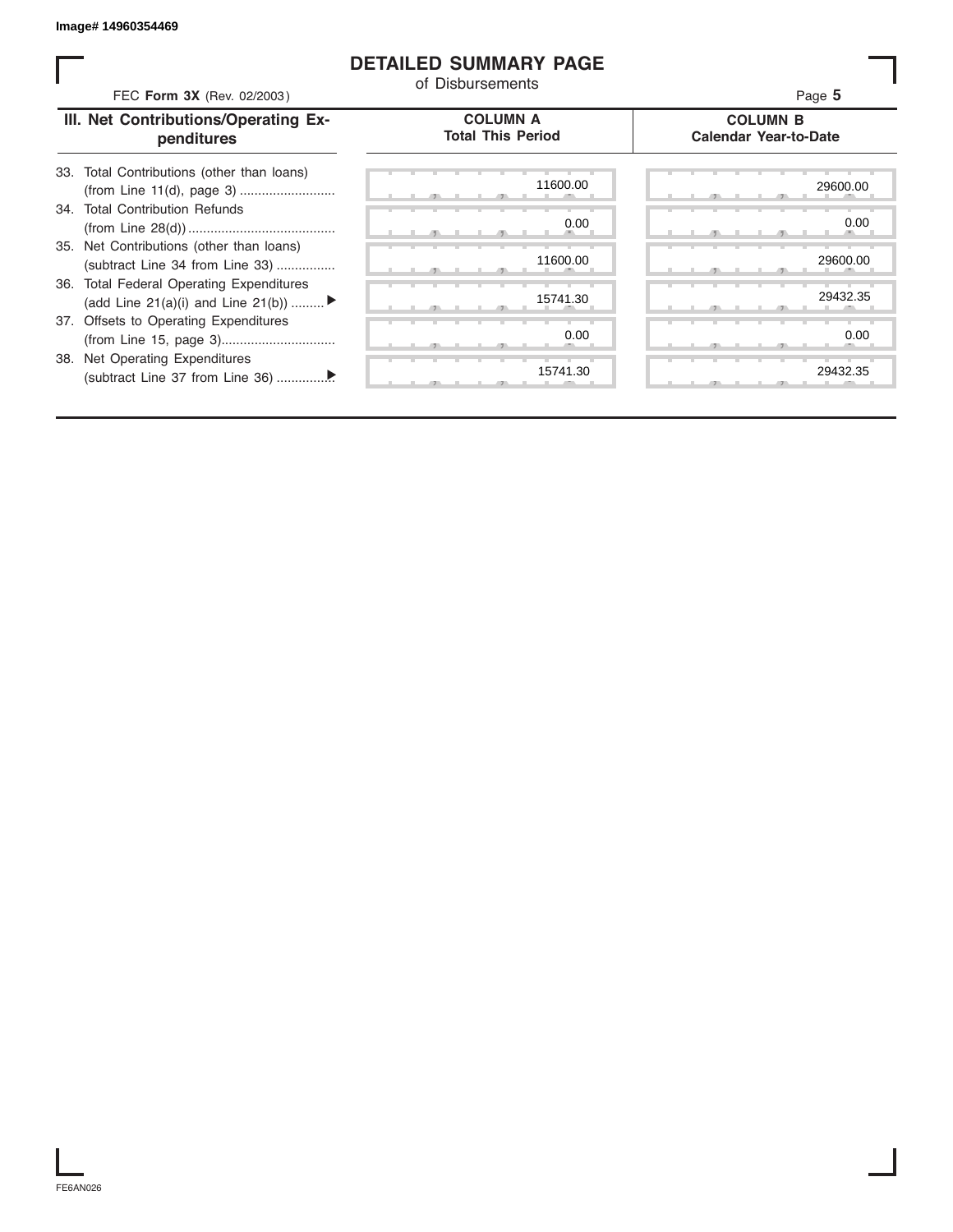### **Image# 14960354470**

|                          | <b>SCHEDULE A (FEC Form 3X)</b> |
|--------------------------|---------------------------------|
| <b>ITEMIZED RECEIPTS</b> |                                 |

| SCHEDULE A (FEC Form 3X)                                                                                                                   |                            | Use separate schedule(s)                                                  | FOR LINE NUMBER:<br>PAGE<br>OF<br>12<br>6<br>(check only one)                                                                             |
|--------------------------------------------------------------------------------------------------------------------------------------------|----------------------------|---------------------------------------------------------------------------|-------------------------------------------------------------------------------------------------------------------------------------------|
| <b>ITEMIZED RECEIPTS</b>                                                                                                                   |                            | for each category of the<br>Detailed Summary Page                         | $\overline{X}$ 11a<br>11 <sub>b</sub><br>12<br>11c<br>13<br>14<br>15<br>16<br>17                                                          |
| or for commercial purposes, other than using the name and address of any political committee to solicit contributions from such committee. |                            |                                                                           | Any information copied from such Reports and Statements may not be sold or used by any person for the purpose of soliciting contributions |
| NAME OF COMMITTEE (In Full)<br><b>GROW UP AND BE FREE PAC</b>                                                                              |                            |                                                                           |                                                                                                                                           |
| Full Name (Last, First, Middle Initial)<br>Kumar Family Ltd Partnership                                                                    |                            |                                                                           | Date of Receipt                                                                                                                           |
| Mailing Address 4140 Utica Ridge Road<br>#1327<br>City                                                                                     | State                      | Zip Code                                                                  | $M - M$ /<br>$D$ $D$<br>$Y = Y + Y + Y$<br>09<br>13<br>2013<br>Transaction ID: SA11AI.4155                                                |
| <b>Bettendorf</b>                                                                                                                          | IA                         | 52722                                                                     | Amount of Each Receipt this Period                                                                                                        |
| FEC ID number of contributing<br>federal political committee.                                                                              | C                          |                                                                           | 5000.00<br>m.<br><b>Contract Contract</b>                                                                                                 |
| Name of Employer                                                                                                                           | Occupation                 |                                                                           | See Partner Memo Below                                                                                                                    |
| Receipt For:<br>Primary<br>General<br>Other (specify) $\blacktriangledown$                                                                 |                            | Aggregate Year-to-Date ▼<br>5000.00                                       |                                                                                                                                           |
| Full Name (Last, First, Middle Initial)                                                                                                    |                            | $-1$<br>$\mathbf{1}$ and $\mathbf{1}$ and $\mathbf{1}$                    |                                                                                                                                           |
| <b>B.</b> Shalli Kumar<br>Mailing Address 4140 Utica Ridge Road                                                                            |                            |                                                                           | Date of Receipt<br>$M - M$<br>$D - I - D$<br>$-Y - Y - Y$                                                                                 |
| City                                                                                                                                       | <b>State</b>               | Zip Code                                                                  | 09<br>13<br>2013<br>Transaction ID: SA11AI.4155.0                                                                                         |
| <b>Bettendorf</b>                                                                                                                          | ΙA                         | 52722                                                                     | Amount of Each Receipt this Period                                                                                                        |
| FEC ID number of contributing<br>federal political committee.                                                                              | C                          |                                                                           | 5000.00                                                                                                                                   |
| Name of Employer<br><b>AVG Automation</b>                                                                                                  | Occupation<br>CEO/Engineer |                                                                           |                                                                                                                                           |
| Receipt For:<br>Primary<br>General<br>Other (specify) $\blacktriangledown$                                                                 |                            | Aggregate Year-to-Date ▼<br>5000.00<br><u>in a A</u><br><b>Contractor</b> | [MEMO ITEM]                                                                                                                               |
| Full Name (Last, First, Middle Initial)<br>Dale Lewis<br>$\mathbf{C}$ .                                                                    |                            |                                                                           | Date of Receipt                                                                                                                           |
| Mailing Address 1312 Galloway Drive                                                                                                        |                            |                                                                           | $M - M$<br>$D$ $D$<br>$T - Y = Y - T Y$<br>15<br>07<br>2013                                                                               |
| City<br>Woodstock                                                                                                                          | <b>State</b><br>IL         | Zip Code<br>60098                                                         | Transaction ID: SA11AI.4151<br>Amount of Each Receipt this Period                                                                         |
| FEC ID number of contributing<br>federal political committee.                                                                              | C                          |                                                                           | 1000.00                                                                                                                                   |
| Name of Employer                                                                                                                           | Occupation                 |                                                                           |                                                                                                                                           |
| <b>Advanced Flexible Composites</b><br>Receipt For:                                                                                        | <b>Human Resources</b>     |                                                                           |                                                                                                                                           |
| Primary<br>General<br>Other (specify) $\blacktriangledown$                                                                                 |                            | Aggregate Year-to-Date ▼<br>1000.00<br>$-9$                               |                                                                                                                                           |
|                                                                                                                                            |                            |                                                                           | 6000.00                                                                                                                                   |
|                                                                                                                                            |                            |                                                                           |                                                                                                                                           |

FEC **Schedule A (Form 3X)** Rev. 02/2003

J.

S S S , , .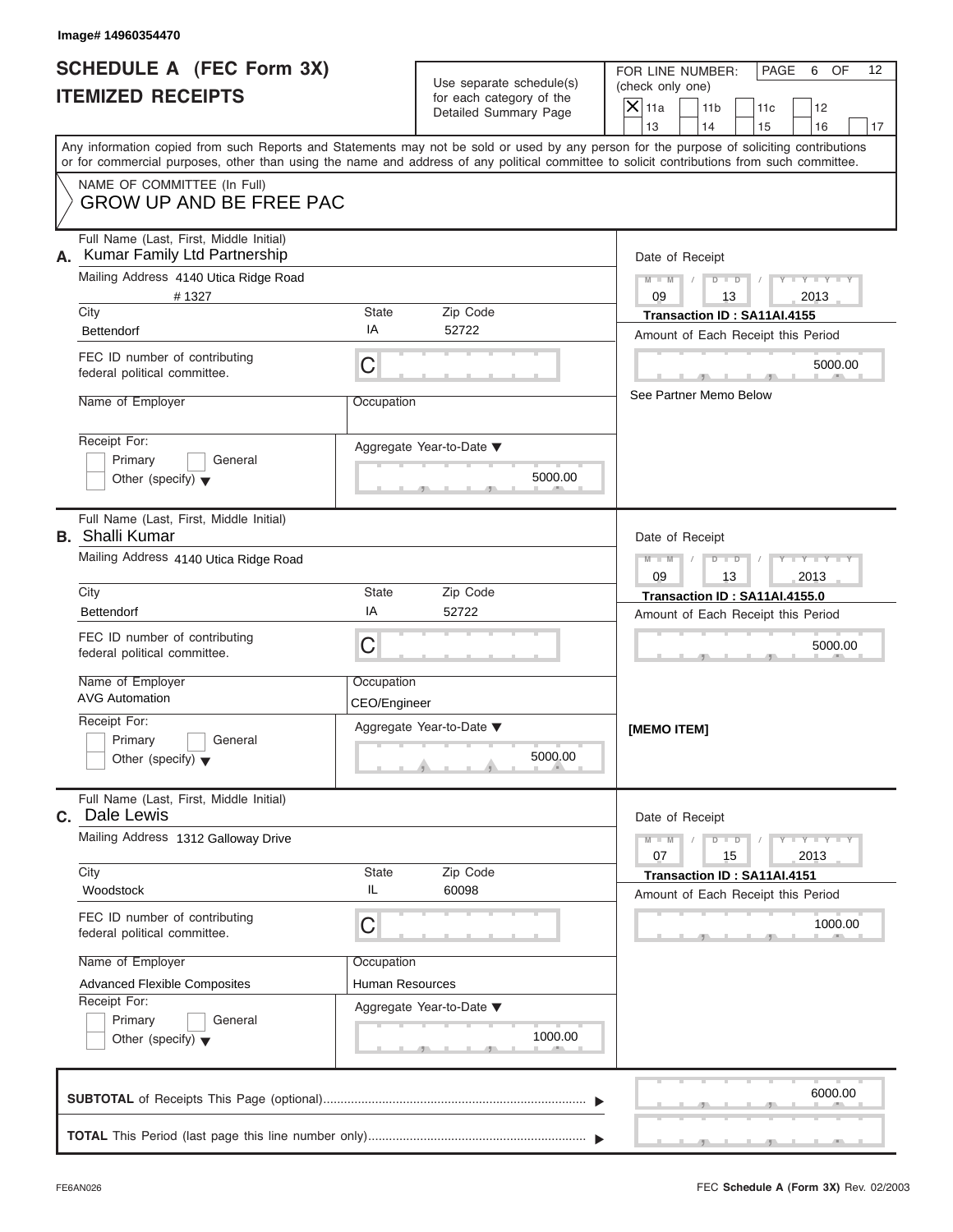### **Image# 14960354471**

|                          | SCHEDULE A (FEC Form 3X) |
|--------------------------|--------------------------|
| <b>ITEMIZED RECEIPTS</b> |                          |

FOR LINE NUMBER: PAGE 7 OF<br>(check only one)

| SCHEDULE A (FEC Form 3X)<br><b>ITEMIZED RECEIPTS</b>                |                       | Use separate schedule(s)<br>for each category of the | FOR LINE NUMBER:<br>PAGE<br>OF<br>12<br>$7\phantom{.0}$<br>(check only one)<br>$\overline{\mathsf{x}}$<br>11a<br>11 <sub>b</sub><br>12<br>11c                                                                                                                                           |
|---------------------------------------------------------------------|-----------------------|------------------------------------------------------|-----------------------------------------------------------------------------------------------------------------------------------------------------------------------------------------------------------------------------------------------------------------------------------------|
|                                                                     |                       | Detailed Summary Page                                | 13<br>14<br>15<br>16<br>17                                                                                                                                                                                                                                                              |
|                                                                     |                       |                                                      | Any information copied from such Reports and Statements may not be sold or used by any person for the purpose of soliciting contributions<br>or for commercial purposes, other than using the name and address of any political committee to solicit contributions from such committee. |
| NAME OF COMMITTEE (In Full)<br><b>GROW UP AND BE FREE PAC</b>       |                       |                                                      |                                                                                                                                                                                                                                                                                         |
| Full Name (Last, First, Middle Initial)<br>Jennine Roeser<br>А.     |                       |                                                      | Date of Receipt                                                                                                                                                                                                                                                                         |
| Mailing Address 522 Lake Shore Drive North                          |                       |                                                      | $-1$ $-1$<br>$M - M$<br>Y<br>D<br>$\overline{\phantom{a}}$<br>08<br>16<br>2013                                                                                                                                                                                                          |
| City<br>Barrington                                                  | State<br>IL           | Zip Code<br>60010                                    | Transaction ID: SA11AI.4153<br>Amount of Each Receipt this Period                                                                                                                                                                                                                       |
| FEC ID number of contributing<br>federal political committee.       | C                     |                                                      | 5000.00                                                                                                                                                                                                                                                                                 |
| Name of Employer<br>Retired                                         | Occupation<br>Retired |                                                      |                                                                                                                                                                                                                                                                                         |
| Receipt For:<br>Primary<br>General                                  |                       | Aggregate Year-to-Date ▼                             |                                                                                                                                                                                                                                                                                         |
| Other (specify) $\blacktriangledown$                                |                       | 5000.00                                              |                                                                                                                                                                                                                                                                                         |
| Full Name (Last, First, Middle Initial)<br><b>B.</b> Beverly Schwan |                       |                                                      | Date of Receipt                                                                                                                                                                                                                                                                         |
| Mailing Address 27 Watergate Drive                                  |                       |                                                      | $M - M$<br>D<br>$\Box$<br>12<br>20<br>2013                                                                                                                                                                                                                                              |
| City                                                                | <b>State</b>          | Zip Code                                             | Transaction ID: SA11AI.4161                                                                                                                                                                                                                                                             |
| South Barrington                                                    | IL                    | 60010                                                | Amount of Each Receipt this Period                                                                                                                                                                                                                                                      |
| FEC ID number of contributing<br>federal political committee.       | C                     |                                                      | 250.00                                                                                                                                                                                                                                                                                  |
| Name of Employer<br>Homemaker                                       | Occupation            |                                                      |                                                                                                                                                                                                                                                                                         |
| Receipt For:                                                        | Homemaker             |                                                      |                                                                                                                                                                                                                                                                                         |
| Primary<br>General                                                  |                       | Aggregate Year-to-Date ▼                             |                                                                                                                                                                                                                                                                                         |
| Other (specify) $\blacktriangledown$                                |                       | 250.00<br>$\theta$ and the set of $\theta$           |                                                                                                                                                                                                                                                                                         |
| Full Name (Last, First, Middle Initial)<br>C. John Schwan           |                       |                                                      | Date of Receipt                                                                                                                                                                                                                                                                         |
| Mailing Address 27 Watergate Drive                                  |                       |                                                      | $Y = Y$<br>$M - M$<br>D<br>$\overline{\phantom{a}}$<br>12<br>20<br>2013                                                                                                                                                                                                                 |
| City                                                                | <b>State</b>          | Zip Code                                             | Transaction ID: SA11AI.4163                                                                                                                                                                                                                                                             |
| South Barrington                                                    | IL                    | 60010                                                | Amount of Each Receipt this Period                                                                                                                                                                                                                                                      |
| FEC ID number of contributing<br>federal political committee.       | C                     |                                                      | 250.00                                                                                                                                                                                                                                                                                  |
| Name of Employer                                                    | Occupation            |                                                      |                                                                                                                                                                                                                                                                                         |
| <b>CTI Industries</b>                                               | President             |                                                      |                                                                                                                                                                                                                                                                                         |
| Receipt For:<br>Primary<br>General                                  |                       | Aggregate Year-to-Date ▼                             |                                                                                                                                                                                                                                                                                         |
| Other (specify) $\blacktriangledown$                                |                       | 250.00                                               |                                                                                                                                                                                                                                                                                         |
|                                                                     |                       |                                                      | 5500.00                                                                                                                                                                                                                                                                                 |
| This Pariod (last nage this line number only)                       |                       |                                                      | 11500.00                                                                                                                                                                                                                                                                                |

|  |  |  |  | __________<br>11500.00 |  |
|--|--|--|--|------------------------|--|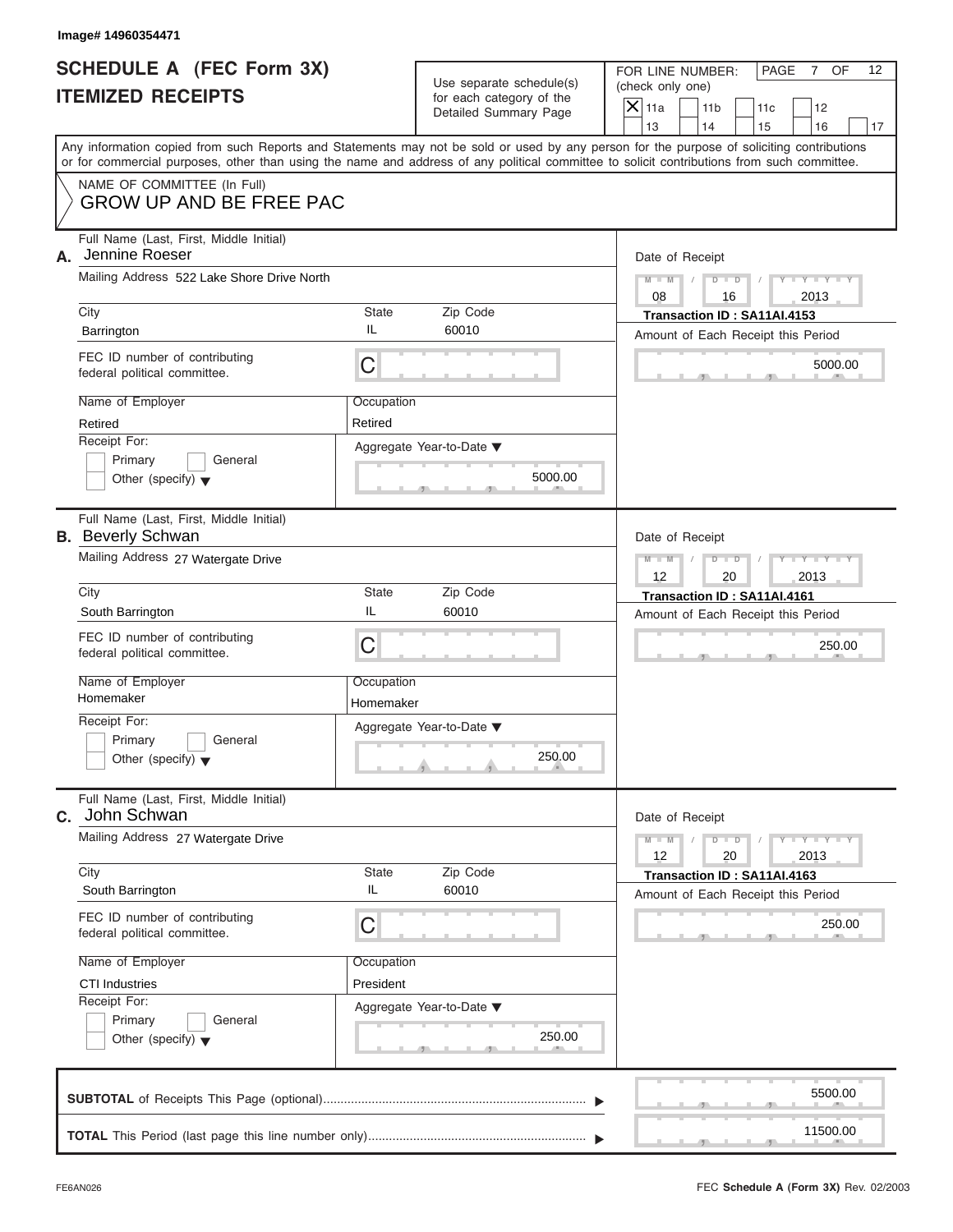| Image# 14960354472                                                    |                                                                                                |                                                                                                                                                                                                                       |
|-----------------------------------------------------------------------|------------------------------------------------------------------------------------------------|-----------------------------------------------------------------------------------------------------------------------------------------------------------------------------------------------------------------------|
| SCHEDULE B (FEC Form 3X)<br><b>ITEMIZED DISBURSEMENTS</b>             | Use separate schedule(s)<br>for each category of the<br>Detailed Summary Page                  | PAGE<br>8<br>OF<br>$12 \overline{ }$<br>FOR LINE NUMBER:<br>(check only one)<br>$ \mathsf{X} $ 21b<br>22<br>23<br>24<br>25<br>26                                                                                      |
|                                                                       |                                                                                                | 27<br>28a<br>28 <sub>b</sub><br>28 <sub>c</sub><br>29<br>30 <sub>b</sub><br>Any information copied from such Reports and Statements may not be sold or used by any person for the purpose of soliciting contributions |
|                                                                       |                                                                                                | or for commercial purposes, other than using the name and address of any political committee to solicit contributions from such committee.                                                                            |
| NAME OF COMMITTEE (In Full)<br><b>GROW UP AND BE FREE PAC</b>         |                                                                                                |                                                                                                                                                                                                                       |
| Full Name (Last, First, Middle Initial)                               |                                                                                                |                                                                                                                                                                                                                       |
| A. Barbara Babbey                                                     |                                                                                                | Date of Disbursement<br>$T - Y = T - Y = T - Y$<br>$M - M$<br>$D$ $D$                                                                                                                                                 |
| Mailing Address 2450 Waterside Ct.                                    |                                                                                                | 20<br>2013<br>07                                                                                                                                                                                                      |
| City                                                                  | <b>State</b><br>Zip Code<br>IL                                                                 | Transaction ID: SB21B.4167                                                                                                                                                                                            |
| Wauconda<br>Purpose of Disbursement                                   | 60084                                                                                          |                                                                                                                                                                                                                       |
| <b>Strategic Consulting</b>                                           | 001                                                                                            | Amount of Each Disbursement this Period                                                                                                                                                                               |
| Candidate Name                                                        | Category/                                                                                      | 2000.00                                                                                                                                                                                                               |
| Office Sought:<br>House<br>Senate<br>President                        | <b>Type</b><br>Disbursement For:<br>Primary<br>General<br>Other (specify) $\blacktriangledown$ |                                                                                                                                                                                                                       |
| State:<br>District:                                                   |                                                                                                |                                                                                                                                                                                                                       |
| Full Name (Last, First, Middle Initial)<br>B. Barbara Babbey          |                                                                                                | Date of Disbursement                                                                                                                                                                                                  |
| Mailing Address 2450 Waterside Ct.                                    | $-1 - Y - 1 - Y - 1 - Y$<br>$M - M$<br>$\Box$<br>$\overline{D}$<br>2013<br>08<br>15            |                                                                                                                                                                                                                       |
| City<br>Wauconda                                                      | Zip Code<br><b>State</b><br>IL<br>60084                                                        | Transaction ID: SB21B.4177                                                                                                                                                                                            |
| Purpose of Disbursement<br>Strategic Consulting                       | 001                                                                                            | Amount of Each Disbursement this Period                                                                                                                                                                               |
| Candidate Name                                                        | Category/<br><b>Type</b>                                                                       | 2000.00<br>$\sim$                                                                                                                                                                                                     |
| Office Sought:<br>House<br>Senate<br>President<br>State:<br>District: | Disbursement For:<br>Primary<br>General<br>Other (specify) $\blacktriangledown$                |                                                                                                                                                                                                                       |
| Full Name (Last, First, Middle Initial)                               |                                                                                                |                                                                                                                                                                                                                       |
| C. Barbara Babbey                                                     |                                                                                                | Date of Disbursement<br>$T - Y$ $T - Y$<br>$M - M$<br>D<br>$\Box$                                                                                                                                                     |
| Mailing Address 2450 Waterside Ct.                                    |                                                                                                | 2013<br>09<br>13                                                                                                                                                                                                      |
| City<br>Wauconda                                                      | Zip Code<br><b>State</b><br>IL<br>60084                                                        | Transaction ID: SB21B.4200                                                                                                                                                                                            |
| Purpose of Disbursement<br><b>Strategic Consulting</b>                | 001                                                                                            | Amount of Each Disbursement this Period                                                                                                                                                                               |
| Candidate Name                                                        | Category/<br><b>Type</b>                                                                       | 2000.00                                                                                                                                                                                                               |
| Office Sought:<br>House<br>Senate<br>President<br>State:<br>District: | Disbursement For:<br>Primary<br>General<br>Other (specify) $\blacktriangledown$                |                                                                                                                                                                                                                       |
|                                                                       |                                                                                                | 6000.00                                                                                                                                                                                                               |
|                                                                       |                                                                                                |                                                                                                                                                                                                                       |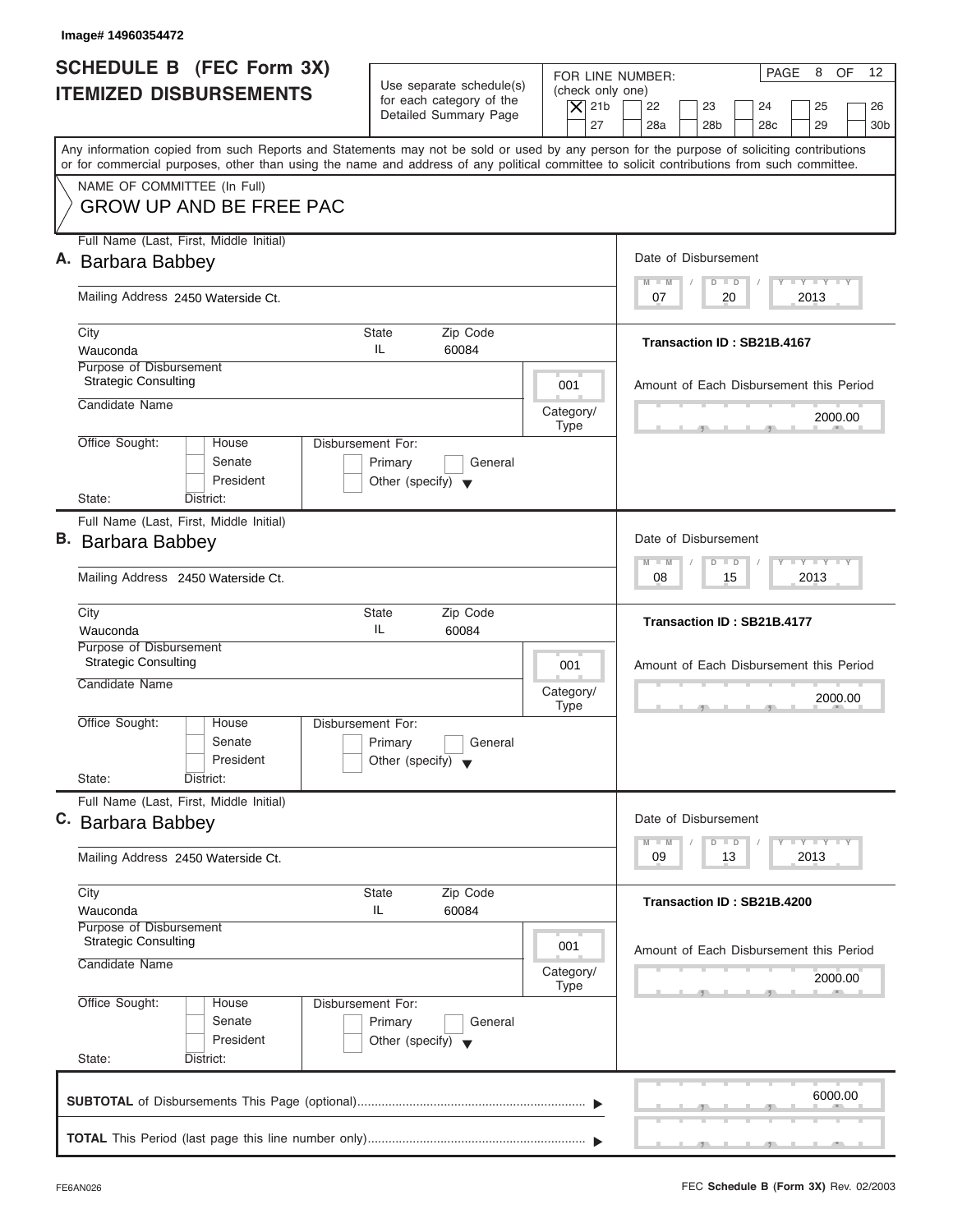| Image# 14960354473                                                                                                                                                                                                                                                                      |                                                                                                                         |                                                                                                                                                                                                     |
|-----------------------------------------------------------------------------------------------------------------------------------------------------------------------------------------------------------------------------------------------------------------------------------------|-------------------------------------------------------------------------------------------------------------------------|-----------------------------------------------------------------------------------------------------------------------------------------------------------------------------------------------------|
| SCHEDULE B (FEC Form 3X)<br><b>ITEMIZED DISBURSEMENTS</b>                                                                                                                                                                                                                               | Use separate schedule(s)<br>(check only one)<br>for each category of the<br>$\overline{X}$ 21b<br>Detailed Summary Page | PAGE<br>9<br><b>OF</b><br>$12 \overline{ }$<br>FOR LINE NUMBER:<br>22<br>23<br>24<br>25<br>26                                                                                                       |
| Any information copied from such Reports and Statements may not be sold or used by any person for the purpose of soliciting contributions<br>or for commercial purposes, other than using the name and address of any political committee to solicit contributions from such committee. | 27                                                                                                                      | 28a<br>28 <sub>b</sub><br>28 <sub>c</sub><br>29<br>30 <sub>b</sub>                                                                                                                                  |
| NAME OF COMMITTEE (In Full)<br><b>GROW UP AND BE FREE PAC</b>                                                                                                                                                                                                                           |                                                                                                                         |                                                                                                                                                                                                     |
| Full Name (Last, First, Middle Initial)<br>A. Barbara Babbey                                                                                                                                                                                                                            |                                                                                                                         | Date of Disbursement                                                                                                                                                                                |
| Mailing Address 2450 Waterside Ct.                                                                                                                                                                                                                                                      |                                                                                                                         | $T - Y = T - Y = T - Y$<br>$M - M$<br>$D$ $D$<br>2013<br>10<br>15                                                                                                                                   |
| City<br>Wauconda                                                                                                                                                                                                                                                                        | <b>State</b><br>Zip Code<br>IL.<br>60084                                                                                | Transaction ID: SB21B.4216                                                                                                                                                                          |
| Purpose of Disbursement<br><b>Strategic Consulting</b><br>Candidate Name                                                                                                                                                                                                                | 001                                                                                                                     | Amount of Each Disbursement this Period                                                                                                                                                             |
| Office Sought:<br>House                                                                                                                                                                                                                                                                 | Category/<br><b>Type</b><br>Disbursement For:                                                                           | 2000.00                                                                                                                                                                                             |
| Senate<br>President<br>State:<br>District:                                                                                                                                                                                                                                              | Primary<br>General<br>Other (specify) $\blacktriangledown$                                                              |                                                                                                                                                                                                     |
| Full Name (Last, First, Middle Initial)                                                                                                                                                                                                                                                 |                                                                                                                         |                                                                                                                                                                                                     |
| <b>B.</b> Anthony Barry                                                                                                                                                                                                                                                                 |                                                                                                                         | Date of Disbursement<br>$-1 - Y - 1 - Y - 1 - Y$<br>$M - M$<br>$D$ $D$                                                                                                                              |
| Mailing Address 502 Teri Lane                                                                                                                                                                                                                                                           |                                                                                                                         | 2013<br>07<br>01                                                                                                                                                                                    |
| City<br>Yorkville                                                                                                                                                                                                                                                                       | Zip Code<br><b>State</b><br>IL.<br>60560                                                                                | Transaction ID: SB21B.4165                                                                                                                                                                          |
| Purpose of Disbursement<br><b>Strategic Consulting</b><br>Candidate Name                                                                                                                                                                                                                | 001                                                                                                                     | Amount of Each Disbursement this Period                                                                                                                                                             |
|                                                                                                                                                                                                                                                                                         | Category/<br><b>Type</b>                                                                                                | 2500.00<br>$-7$<br>$\sim$                                                                                                                                                                           |
| Office Sought:<br>House<br>Senate<br>President                                                                                                                                                                                                                                          | Disbursement For:<br>Primary<br>General<br>Other (specify) $\blacktriangledown$                                         |                                                                                                                                                                                                     |
| State:<br>District:                                                                                                                                                                                                                                                                     |                                                                                                                         |                                                                                                                                                                                                     |
| Full Name (Last, First, Middle Initial)<br>C. First American Bank                                                                                                                                                                                                                       |                                                                                                                         | Date of Disbursement<br>$\begin{array}{c c c c c c} \hline \textbf{I} & \textbf{Y} & \textbf{I} & \textbf{Y} & \textbf{I} & \textbf{Y} \\\hline \end{array}$<br>$M - M$<br>$\overline{D}$<br>$\Box$ |
| Mailing Address 33 South Rand Rd.                                                                                                                                                                                                                                                       | 2013<br>07<br>09                                                                                                        |                                                                                                                                                                                                     |
| City<br>Lake Zurich<br>Purpose of Disbursement                                                                                                                                                                                                                                          | Zip Code<br><b>State</b><br>IL<br>60047                                                                                 | Transaction ID: SB21B.4171                                                                                                                                                                          |
| Candidate Name                                                                                                                                                                                                                                                                          | Category/<br><b>Type</b>                                                                                                | Amount of Each Disbursement this Period<br>34.60                                                                                                                                                    |
| Office Sought:<br>House<br>Senate<br>President                                                                                                                                                                                                                                          | Disbursement For:<br>Primary<br>General<br>Other (specify) $\blacktriangledown$                                         |                                                                                                                                                                                                     |
| State:<br>District:                                                                                                                                                                                                                                                                     |                                                                                                                         |                                                                                                                                                                                                     |
|                                                                                                                                                                                                                                                                                         |                                                                                                                         | 4534.60                                                                                                                                                                                             |
|                                                                                                                                                                                                                                                                                         |                                                                                                                         |                                                                                                                                                                                                     |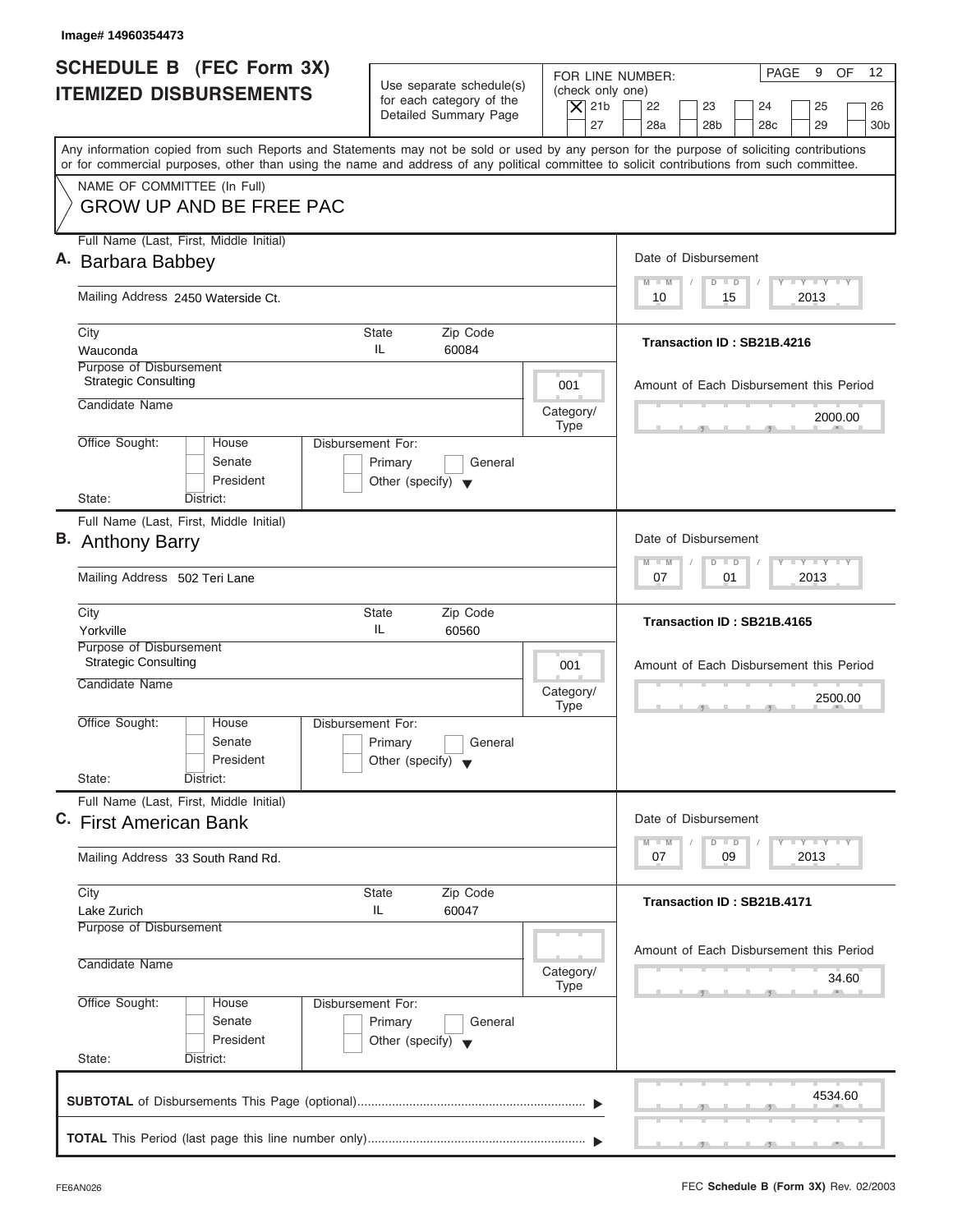| <b>SCHEDULE B (FEC Form 3X)</b><br>FOR LINE NUMBER:<br>Use separate schedule(s)<br>(check only one)<br><b>ITEMIZED DISBURSEMENTS</b><br>for each category of the<br>$ \mathsf{X} $ 21b<br>22<br>23<br>24<br>Detailed Summary Page<br>27<br>28a<br>28 <sub>b</sub><br>28 <sub>c</sub><br>Any information copied from such Reports and Statements may not be sold or used by any person for the purpose of soliciting contributions<br>or for commercial purposes, other than using the name and address of any political committee to solicit contributions from such committee.<br>NAME OF COMMITTEE (In Full)<br><b>GROW UP AND BE FREE PAC</b><br>Full Name (Last, First, Middle Initial)<br>Date of Disbursement<br>$M - M$<br>$D$ $D$<br>Mailing Address 33 South Rand Rd.<br>07<br>11<br>City<br><b>State</b><br>Zip Code<br>Transaction ID: SB21B.4172<br>IL.<br>Lake Zurich<br>60047<br>Purpose of Disbursement<br>Amount of Each Disbursement this Period<br>Candidate Name<br>Category/<br><b>Type</b><br>Office Sought:<br>Disbursement For:<br>House<br>Senate<br>Primary<br>General<br>President<br>Other (specify) $\blacktriangledown$<br>State:<br>District:<br>Full Name (Last, First, Middle Initial)<br>Date of Disbursement<br>$M - M$<br>$D$ $D$<br>07<br>Mailing Address 33 South Rand Rd.<br>08<br>Zip Code<br>City<br><b>State</b><br>Transaction ID: SB21B.4176<br>IL.<br>Lake Zurich<br>60047<br>Purpose of Disbursement<br>Amount of Each Disbursement this Period<br>Candidate Name<br>Category/<br><b>Type</b><br>$7^{\circ}$<br>Office Sought:<br>House<br>Disbursement For:<br>Senate<br>Primary<br>General<br>President<br>Other (specify) $\blacktriangledown$<br>State:<br>District:<br>Full Name (Last, First, Middle Initial)<br>Date of Disbursement | PAGE 10 OF<br>12 <sup>°</sup><br>25<br>26<br>29<br>30 <sub>b</sub><br>$T - Y = T - Y = T - Y$<br>2013 |
|------------------------------------------------------------------------------------------------------------------------------------------------------------------------------------------------------------------------------------------------------------------------------------------------------------------------------------------------------------------------------------------------------------------------------------------------------------------------------------------------------------------------------------------------------------------------------------------------------------------------------------------------------------------------------------------------------------------------------------------------------------------------------------------------------------------------------------------------------------------------------------------------------------------------------------------------------------------------------------------------------------------------------------------------------------------------------------------------------------------------------------------------------------------------------------------------------------------------------------------------------------------------------------------------------------------------------------------------------------------------------------------------------------------------------------------------------------------------------------------------------------------------------------------------------------------------------------------------------------------------------------------------------------------------------------------------------------------------------------------------------------------------------------------|-------------------------------------------------------------------------------------------------------|
| A. First American Bank<br><b>B.</b> First American Bank<br>C. Helene M. Miller-Walsh                                                                                                                                                                                                                                                                                                                                                                                                                                                                                                                                                                                                                                                                                                                                                                                                                                                                                                                                                                                                                                                                                                                                                                                                                                                                                                                                                                                                                                                                                                                                                                                                                                                                                                     |                                                                                                       |
|                                                                                                                                                                                                                                                                                                                                                                                                                                                                                                                                                                                                                                                                                                                                                                                                                                                                                                                                                                                                                                                                                                                                                                                                                                                                                                                                                                                                                                                                                                                                                                                                                                                                                                                                                                                          |                                                                                                       |
|                                                                                                                                                                                                                                                                                                                                                                                                                                                                                                                                                                                                                                                                                                                                                                                                                                                                                                                                                                                                                                                                                                                                                                                                                                                                                                                                                                                                                                                                                                                                                                                                                                                                                                                                                                                          |                                                                                                       |
|                                                                                                                                                                                                                                                                                                                                                                                                                                                                                                                                                                                                                                                                                                                                                                                                                                                                                                                                                                                                                                                                                                                                                                                                                                                                                                                                                                                                                                                                                                                                                                                                                                                                                                                                                                                          |                                                                                                       |
|                                                                                                                                                                                                                                                                                                                                                                                                                                                                                                                                                                                                                                                                                                                                                                                                                                                                                                                                                                                                                                                                                                                                                                                                                                                                                                                                                                                                                                                                                                                                                                                                                                                                                                                                                                                          |                                                                                                       |
|                                                                                                                                                                                                                                                                                                                                                                                                                                                                                                                                                                                                                                                                                                                                                                                                                                                                                                                                                                                                                                                                                                                                                                                                                                                                                                                                                                                                                                                                                                                                                                                                                                                                                                                                                                                          |                                                                                                       |
|                                                                                                                                                                                                                                                                                                                                                                                                                                                                                                                                                                                                                                                                                                                                                                                                                                                                                                                                                                                                                                                                                                                                                                                                                                                                                                                                                                                                                                                                                                                                                                                                                                                                                                                                                                                          | 39.50                                                                                                 |
|                                                                                                                                                                                                                                                                                                                                                                                                                                                                                                                                                                                                                                                                                                                                                                                                                                                                                                                                                                                                                                                                                                                                                                                                                                                                                                                                                                                                                                                                                                                                                                                                                                                                                                                                                                                          |                                                                                                       |
|                                                                                                                                                                                                                                                                                                                                                                                                                                                                                                                                                                                                                                                                                                                                                                                                                                                                                                                                                                                                                                                                                                                                                                                                                                                                                                                                                                                                                                                                                                                                                                                                                                                                                                                                                                                          | $-1 - Y - 1 - Y - 1 - Y$                                                                              |
|                                                                                                                                                                                                                                                                                                                                                                                                                                                                                                                                                                                                                                                                                                                                                                                                                                                                                                                                                                                                                                                                                                                                                                                                                                                                                                                                                                                                                                                                                                                                                                                                                                                                                                                                                                                          | 2013                                                                                                  |
|                                                                                                                                                                                                                                                                                                                                                                                                                                                                                                                                                                                                                                                                                                                                                                                                                                                                                                                                                                                                                                                                                                                                                                                                                                                                                                                                                                                                                                                                                                                                                                                                                                                                                                                                                                                          |                                                                                                       |
|                                                                                                                                                                                                                                                                                                                                                                                                                                                                                                                                                                                                                                                                                                                                                                                                                                                                                                                                                                                                                                                                                                                                                                                                                                                                                                                                                                                                                                                                                                                                                                                                                                                                                                                                                                                          | 4.02                                                                                                  |
|                                                                                                                                                                                                                                                                                                                                                                                                                                                                                                                                                                                                                                                                                                                                                                                                                                                                                                                                                                                                                                                                                                                                                                                                                                                                                                                                                                                                                                                                                                                                                                                                                                                                                                                                                                                          |                                                                                                       |
|                                                                                                                                                                                                                                                                                                                                                                                                                                                                                                                                                                                                                                                                                                                                                                                                                                                                                                                                                                                                                                                                                                                                                                                                                                                                                                                                                                                                                                                                                                                                                                                                                                                                                                                                                                                          |                                                                                                       |
| $M - M$<br>$\overline{D}$<br>$\Box$<br>07<br>17<br>Mailing Address 2210 Woodlawn Park Ave.                                                                                                                                                                                                                                                                                                                                                                                                                                                                                                                                                                                                                                                                                                                                                                                                                                                                                                                                                                                                                                                                                                                                                                                                                                                                                                                                                                                                                                                                                                                                                                                                                                                                                               | $T - Y$ $T - Y$ $T - Y$<br>2013                                                                       |
| Zip Code<br>City<br><b>State</b><br>Transaction ID: SB21B.4173<br>IL<br>60051<br>McHenry<br>Purpose of Disbursement                                                                                                                                                                                                                                                                                                                                                                                                                                                                                                                                                                                                                                                                                                                                                                                                                                                                                                                                                                                                                                                                                                                                                                                                                                                                                                                                                                                                                                                                                                                                                                                                                                                                      |                                                                                                       |
| Travel Reimbursement-No Vendors Require Itemization<br>Amount of Each Disbursement this Period<br>Candidate Name<br>Category/<br><b>Type</b>                                                                                                                                                                                                                                                                                                                                                                                                                                                                                                                                                                                                                                                                                                                                                                                                                                                                                                                                                                                                                                                                                                                                                                                                                                                                                                                                                                                                                                                                                                                                                                                                                                             |                                                                                                       |
| Office Sought:<br>Disbursement For:<br>House<br>Senate<br>Primary<br>General<br>President<br>Other (specify) $\blacktriangledown$<br>State:<br>District:                                                                                                                                                                                                                                                                                                                                                                                                                                                                                                                                                                                                                                                                                                                                                                                                                                                                                                                                                                                                                                                                                                                                                                                                                                                                                                                                                                                                                                                                                                                                                                                                                                 | 947.58                                                                                                |
|                                                                                                                                                                                                                                                                                                                                                                                                                                                                                                                                                                                                                                                                                                                                                                                                                                                                                                                                                                                                                                                                                                                                                                                                                                                                                                                                                                                                                                                                                                                                                                                                                                                                                                                                                                                          |                                                                                                       |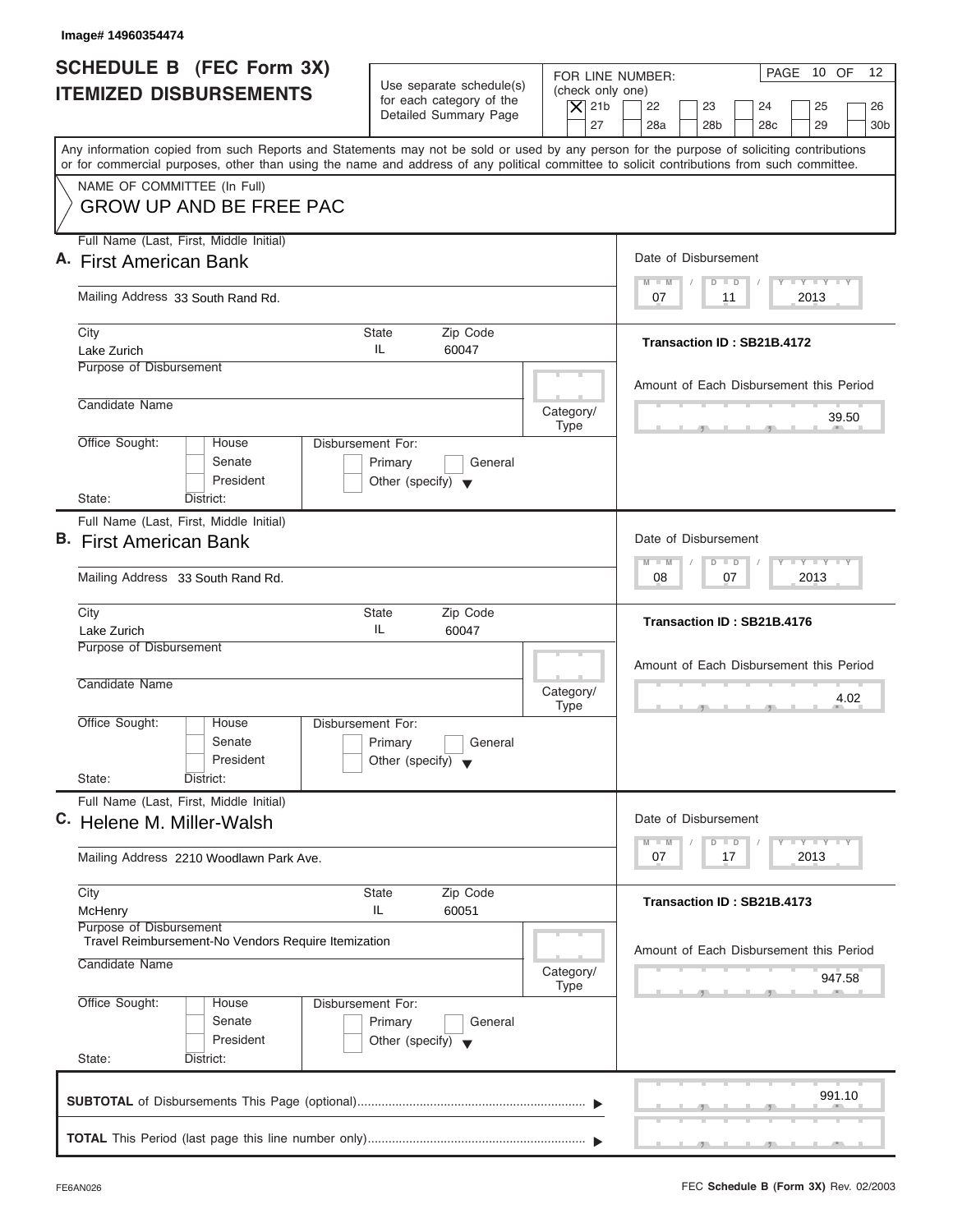| Image# 14960354475                                                                                                                                                                                                                                                                      |                                                                                                                         |                                                                                                                                                                                               |
|-----------------------------------------------------------------------------------------------------------------------------------------------------------------------------------------------------------------------------------------------------------------------------------------|-------------------------------------------------------------------------------------------------------------------------|-----------------------------------------------------------------------------------------------------------------------------------------------------------------------------------------------|
| SCHEDULE B (FEC Form 3X)<br><b>ITEMIZED DISBURSEMENTS</b>                                                                                                                                                                                                                               | Use separate schedule(s)<br>(check only one)<br>for each category of the<br>$\overline{X}$ 21b<br>Detailed Summary Page | PAGE 11 OF<br>$12 \overline{ }$<br>FOR LINE NUMBER:<br>22<br>23<br>24<br>25<br>26                                                                                                             |
| Any information copied from such Reports and Statements may not be sold or used by any person for the purpose of soliciting contributions<br>or for commercial purposes, other than using the name and address of any political committee to solicit contributions from such committee. | 27                                                                                                                      | 28a<br>28 <sub>b</sub><br>28 <sub>c</sub><br>29<br>30 <sub>b</sub>                                                                                                                            |
| NAME OF COMMITTEE (In Full)<br><b>GROW UP AND BE FREE PAC</b>                                                                                                                                                                                                                           |                                                                                                                         |                                                                                                                                                                                               |
| Full Name (Last, First, Middle Initial)<br>A. New Beginnings                                                                                                                                                                                                                            | Date of Disbursement                                                                                                    |                                                                                                                                                                                               |
| Mailing Address 6620 S King Drive                                                                                                                                                                                                                                                       |                                                                                                                         | $T - Y = T - Y = T - Y$<br>$M - M$<br>$D$ $D$<br>2013<br>11<br>16                                                                                                                             |
| City<br>Chicago                                                                                                                                                                                                                                                                         | <b>State</b><br>Zip Code<br>IL.<br>60637                                                                                | Transaction ID: SB21B.4259                                                                                                                                                                    |
| Purpose of Disbursement<br>Event Space Rental<br>Candidate Name                                                                                                                                                                                                                         |                                                                                                                         | Amount of Each Disbursement this Period                                                                                                                                                       |
| Office Sought:<br>House                                                                                                                                                                                                                                                                 | Category/<br><b>Type</b><br>Disbursement For:                                                                           | 700.00                                                                                                                                                                                        |
| Senate<br>President<br>State:<br>District:                                                                                                                                                                                                                                              | Primary<br>General<br>Other (specify) $\blacktriangledown$                                                              |                                                                                                                                                                                               |
| Full Name (Last, First, Middle Initial)<br>B. Propaganda                                                                                                                                                                                                                                |                                                                                                                         | Date of Disbursement<br>$-1 - Y - 1 - Y - 1 - Y$<br>$M - M$<br>$D$ $D$                                                                                                                        |
| Mailing Address 1418 N Milwaukee Ave                                                                                                                                                                                                                                                    |                                                                                                                         | 08<br>2013<br>09                                                                                                                                                                              |
| City<br>Chicago                                                                                                                                                                                                                                                                         | Zip Code<br><b>State</b><br>IL.<br>60622                                                                                | Transaction ID: SB21B.4271                                                                                                                                                                    |
| Purpose of Disbursement<br>Printing<br>Candidate Name                                                                                                                                                                                                                                   | Category/<br><b>Type</b>                                                                                                | Amount of Each Disbursement this Period<br>433.75                                                                                                                                             |
| Office Sought:<br>House<br>Senate<br>President<br>State:<br>District:                                                                                                                                                                                                                   | Disbursement For:<br>Primary<br>General<br>Other (specify) $\blacktriangledown$                                         | __                                                                                                                                                                                            |
| Full Name (Last, First, Middle Initial)<br>C. Verizon Wireless                                                                                                                                                                                                                          |                                                                                                                         | Date of Disbursement                                                                                                                                                                          |
| Mailing Address 668 S Rand Road                                                                                                                                                                                                                                                         |                                                                                                                         | $\begin{array}{c c c c c} \hline \textbf{I} & \textbf{Y} & \textbf{I} & \textbf{Y} & \textbf{I} & \textbf{Y} \\\hline \end{array}$<br>$M - M$<br>$\overline{D}$<br>$\Box$<br>2013<br>10<br>30 |
| City<br>Lake Zurich                                                                                                                                                                                                                                                                     | Zip Code<br><b>State</b><br>60047<br>IL                                                                                 | Transaction ID: SB21B.4241                                                                                                                                                                    |
| Purpose of Disbursement<br><b>Phone Service</b><br>Candidate Name                                                                                                                                                                                                                       | Category/<br><b>Type</b>                                                                                                | Amount of Each Disbursement this Period<br>442.84                                                                                                                                             |
| Office Sought:<br>House<br>Senate<br>President<br>State:<br>District:                                                                                                                                                                                                                   | Disbursement For:<br>Primary<br>General<br>Other (specify) $\blacktriangledown$                                         |                                                                                                                                                                                               |
|                                                                                                                                                                                                                                                                                         |                                                                                                                         | 1576.59                                                                                                                                                                                       |
|                                                                                                                                                                                                                                                                                         |                                                                                                                         | 13102.29                                                                                                                                                                                      |